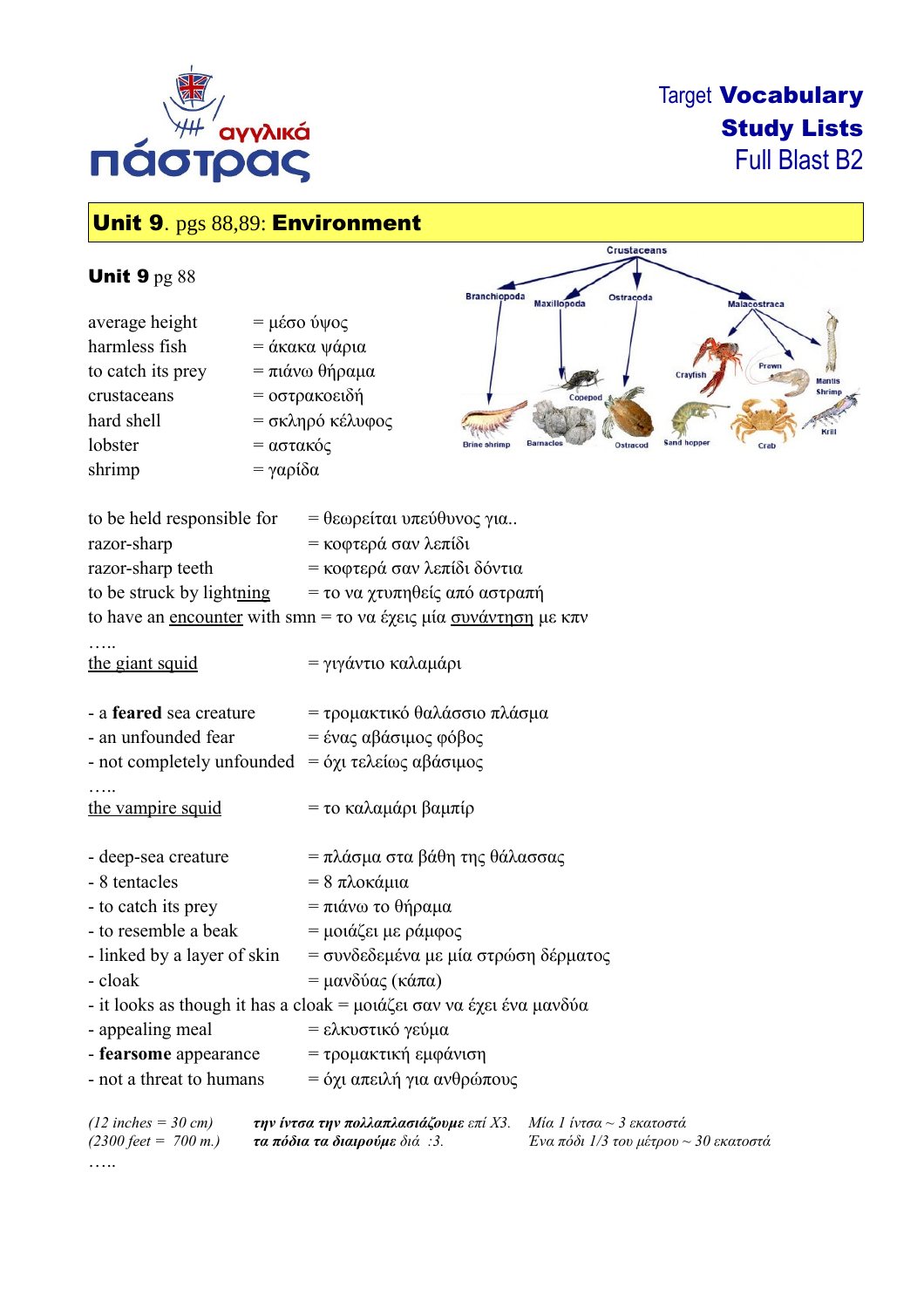

### Unit 9 pg 88 (continued)

| spider crabs                    | $= \kappa \alpha \beta$ ούρια αράχνη                        |                                                                 |
|---------------------------------|-------------------------------------------------------------|-----------------------------------------------------------------|
| to feel dread                   | $=$ νιώθω τρόμο                                             |                                                                 |
| a sense of dread                | $= \mu i \alpha \alpha \alpha \sigma \theta$ ηση τρόμου     |                                                                 |
| to look ferocious               | = δείχνει άγριο, αιμοβόρο                                   |                                                                 |
| to look terrifying              | = δείχνει τρομακτικό                                        |                                                                 |
| - large limbs                   | = τεράστια μέλη                                             |                                                                 |
| - large claws                   | = τεράστια νύχια (claws: νύχια ζώων, nails: νύχια ανθρώπων) |                                                                 |
| - to compete for territory      |                                                             | = ανταγωνίζονται για το χώρο τους ( <u>εδαφική επικράτεια</u> ) |
| - not aggressive towards others |                                                             | = όχι επιθετικά προς άλλους                                     |

#### ….. **Unit 9 pg 89**

| cookie cutter shark                    | = καρχαρίας κόπτης                                                            |
|----------------------------------------|-------------------------------------------------------------------------------|
| $(20$ inches = ~45 cm)                 |                                                                               |
| $(16 \text{ feet} = -5 \text{meters})$ |                                                                               |
| tiny shark                             | = μικροσκοπικός καρχαρίας                                                     |
| large predator                         | = τεράστιος θηρευτής                                                          |
| to attach yourself to smn              | = <u>κολλάς</u> πάνω σε κπν                                                   |
| to bite off a piece                    | <u>= κόβω με τα δόντια</u> ένα κομμάτι                                        |
| distinctive bite                       | = χαρακτηριστικό δάγκωμα                                                      |
| hence                                  | = επομένως                                                                    |
| hence its name                         | = εξού και το όνομα                                                           |
| sharp teeth                            | = κοφτερά δόντια                                                              |
| to damage metal                        | = καταστρέφει μέταλλο                                                         |
|                                        |                                                                               |
| <b>Bathynomous</b>                     |                                                                               |
|                                        |                                                                               |
| creepy creature                        | = ανατριχιαστικό πλάσμα                                                       |
| it curls into a ball                   | <u>= τυλίγεται</u> σε μία μπάλα                                               |
| it weighs up to 2,5 kilos              | = ζυγίζει μέχρι και 2,5 κιλά                                                  |
| it's like an alien                     | = είναι σαν εξωγήινος                                                         |
|                                        |                                                                               |
| marine life                            | = θαλάσσια ζωή                                                                |
| coral reefs                            | = κοραλλιογενείς ύφαλοι                                                       |
|                                        | to stretch the limits of your imagination = ξεπερνά τα όρια της φαντασίας σου |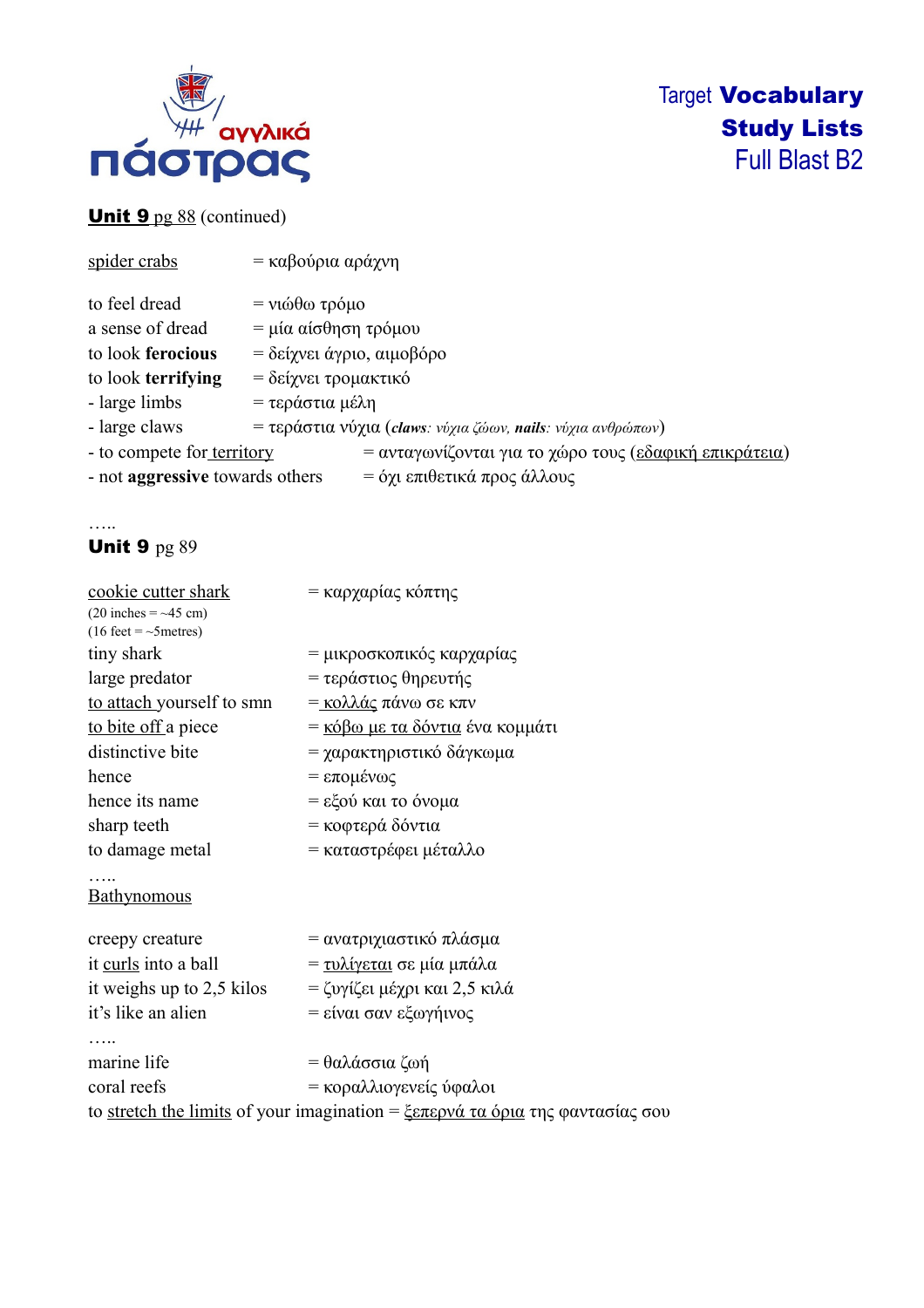

**Target Vocabulary** Study Lists Full Blast B2

# Fact files

![](_page_2_Picture_3.jpeg)

![](_page_2_Picture_4.jpeg)

**Bathynomous** 

- a deep-sea creature
- it looks like an armadillo
- it's got 2 antennae, 4 sets of jaws, 7 pairs of legs
- it collects food from the **sea floor**
- it **curls into** a tight ball to protect itself
- it grows up to  $\sim$  35 cm
- it weighs up to  $\sim$  2,5 kilos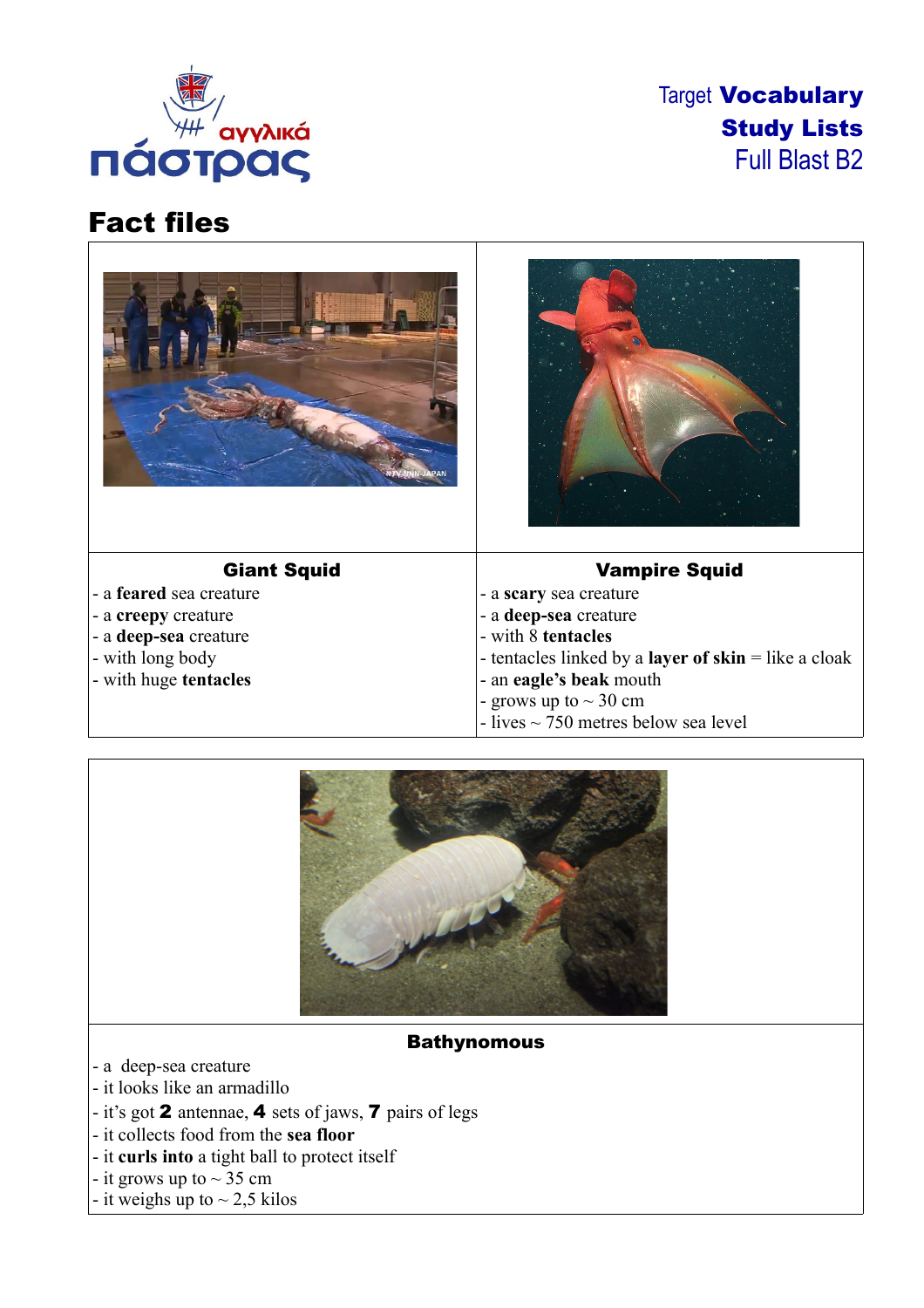![](_page_3_Picture_0.jpeg)

**Target Vocabulary** Study Lists Full Blast B2

# Fact files Spider Crab - the largest crustacean - bright orange - it looks ferocious - large limbs - large claws - it competes for territory **-** not aggressive towards others Cookie cutter shark - it's a tiny shark - it grows up to ~45cm - it attaches itself to large predators - it bites off a piece of meat the size of a cookie - distinctive bite - hence its name - it's got strong and sharp teeth - it can even damage metal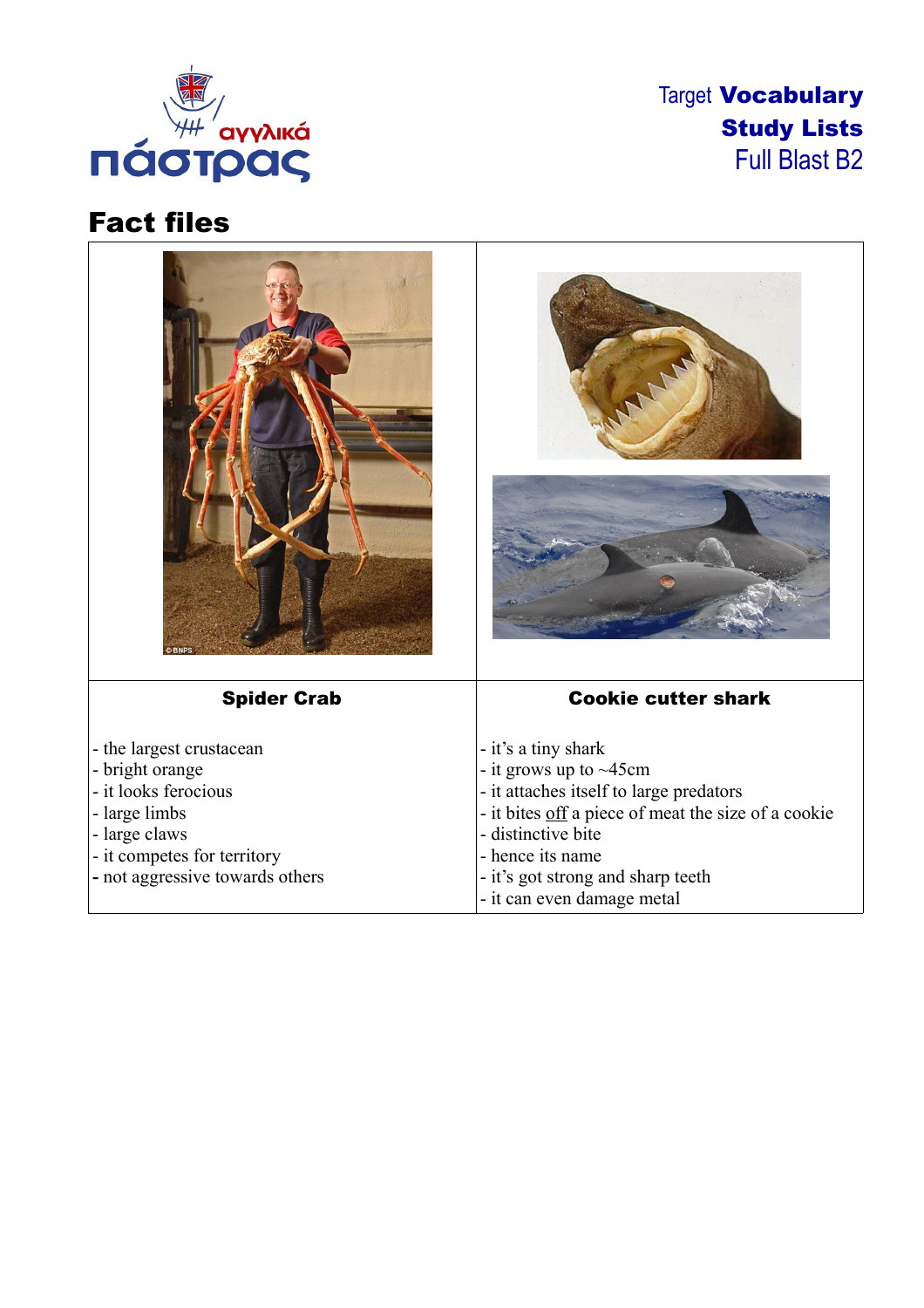![](_page_4_Picture_0.jpeg)

### Unit 9 pg 90 Derivatives

| verbs                              | adjectives<br>nouns |                                                                             |  |
|------------------------------------|---------------------|-----------------------------------------------------------------------------|--|
| scare                              | scare               | scary<br>scared                                                             |  |
| terrify                            | terror              | terrifying<br>terrified<br>terrible                                         |  |
| fear<br>I fear for my kids' future | fear                | fearsome = τρομακτικό<br>= εκφοβιστικό<br>fearful<br>= ατρόμητο<br>fearless |  |
| deceive                            | deception           | deceptive                                                                   |  |
| threaten                           | threat              | threatening<br>threatened                                                   |  |
| weigh                              | weight              | weighty (matter) = (ζήτημα)<br>μεγάλης βαρύτητας                            |  |
| deepen                             | depth               | deep                                                                        |  |
| lengthen                           | length              | long                                                                        |  |
| heighten                           | height              | high                                                                        |  |

# Unit 9 pg 90 Word sets: Animal parts

|          | head                                     |          | body                  |        | limbs                |
|----------|------------------------------------------|----------|-----------------------|--------|----------------------|
| Antennae | = κεραίες                                | Fur      | = τρίχωμα             |        | Tentacles = πλοκάμια |
| Whiskers | = 'μουστάκια' γάτας                      | Feathers | = φτέρωμα             | Claws  | = γαμψά νύχια        |
| Beak     | $=$ ράμφος                               | Fin      | $=$ πτερύγιο καρχαρία | Paws   | = πατούσες ζώου      |
| Horn     | $=$ $\kappa \epsilon \rho \alpha \tau o$ | Hump     | = καμπούρα καμήλας    | Hooves | $=$ οπλές αλόγου     |
| Jaws     | $=$ σαγόνια                              |          |                       |        |                      |
| Fang     | $=$ δόντι ζώου                           |          |                       |        |                      |
| Trunk    | $=$ προβοσκίδα                           |          |                       |        |                      |

### Unit 9 pg 92 Word sets: Shapes

| $(2D)$ square<br>$(2D)$ rectangle | $(2D)$ circle<br>(2D) semi-circle | $(2D)$ triangle |
|-----------------------------------|-----------------------------------|-----------------|
| $(3D)$ cube                       | $(3D)$ sphere                     | $(3D)$ cone     |